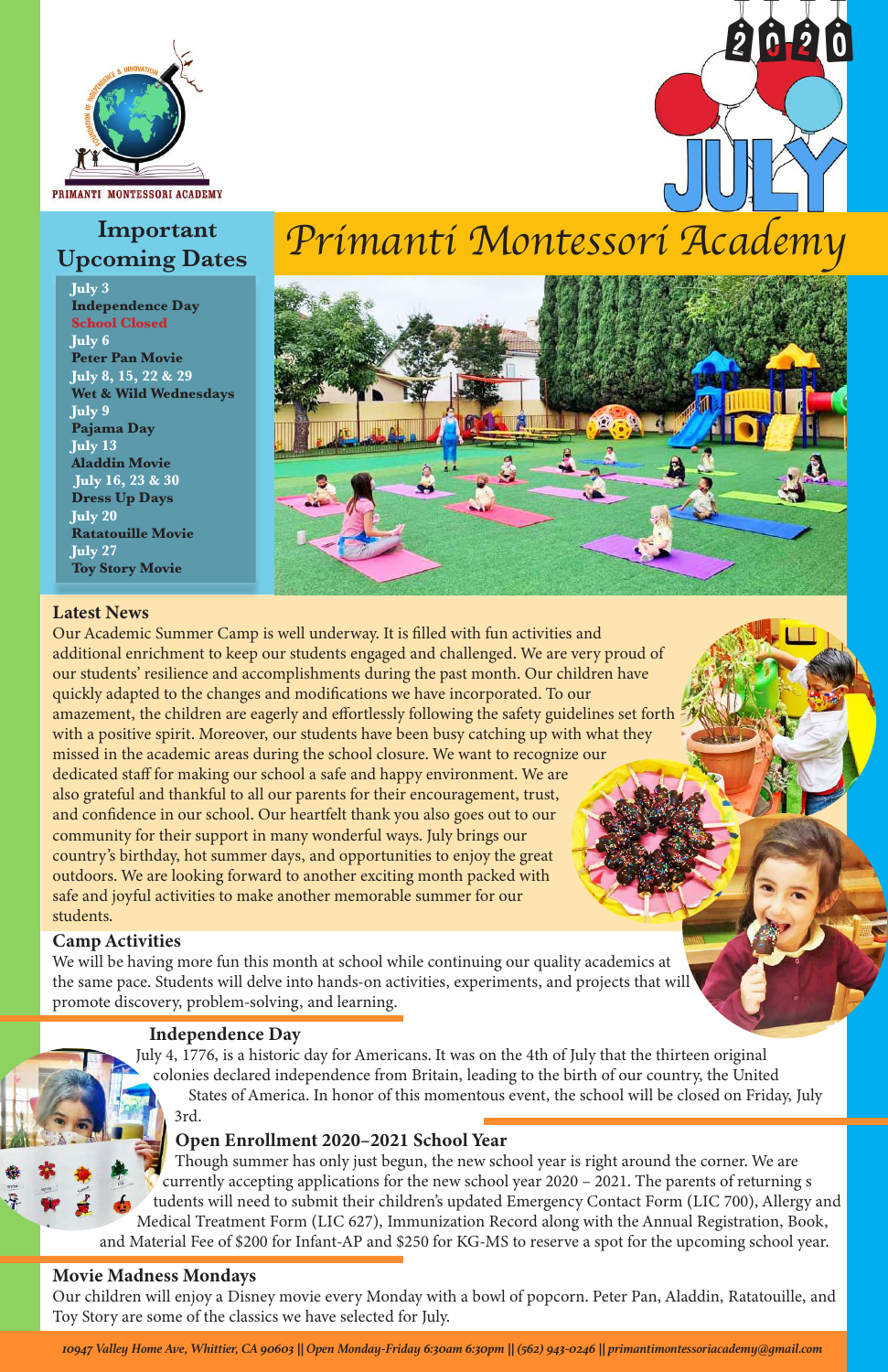#### Tasty Treat Tuesdays

We will be serving special treats on Tuesdays that are guaranteed to satisfy our students. Mint Oreo Cookies with Milk, Genie Jell-O, Graham Cracker Pizzas, and Fresh Fruit race cars are some of the treats for July.

#### Wet & Wild Wednesdays

Water play days are great for the hot summer. It provides extended opportunities for learning in all developmental areas. Social distancing will be maintained during these outdoor activities. Remember to send a one-piece bathing suit for girls and swimming trunks and shirts for boys, closed-toe water shoes, an extra pair of shoes, a towel, and extra clothes and underwear in a separate Ziplock bag clearly labeled with your child's name. Please apply sunscreen before drop-off. Children not potty-trained will need swimmer's pull-ups.

### Theatrical Thursdays

Dressing up isn't just fun, it also helps our children celebrate their learning. Children are eager to transform their wardrobe into something they conjured or imagined. This activity will allow for self-expression. During these days, the children may dress up as a character from the movie they have

watched on Monday.

#### Fun & Fitness Fridays

Getting enough exercise for children is more important today than ever before. Fitness activities can be beneficial to children in a variety of ways - mentally and physically. Our summer camp includes modern yoga, aerobics, stretching exercises, Zumba, and other fun physical activities for our campers.

## Important Information on Coronavirus Disease

#### Tests

There are two kinds of tests available for Covid-19: Tests for current infection (viral tests) and tests for past infection (antibody tests). An antibody test may not confirm if you have a current infection. It is also not known yet if having antibodies can protect someone from getting infected again, or how long any type of protection might last. If you have symptoms and want to get tested, please call your healthcare provider first.

#### Protect yourself and Others

Covid-19 spreads mainly through close contact with another person, through respiratory droplets produced when an infected person coughs, sneezes, or talks. These droplets can be inhaled by

people who are nearby. In general, the more closely a person interacts with others and the longer that interaction is, the higher the risk of spread. It is also possible that a person can get infected by touching a surface or an object that has the virus on it.



### The best ways to avoid/minimize being exposed to the virus are:

- Maintain social distancing of about six feet.
- Wash hands often with soap and water or use a hand sanitizer that contains at least 60% alcohol.
- Routinely clean and disinfect frequently touched surfaces.
- Cover the mouth and nose with a cloth face covering when around others.



*10947 Valley Home Ave, Whittier, CA 90603 || Open Monday-Friday 6:30am 6:30pm || (562) 943-0246 || primantimontessoriacademy@gmail.com*